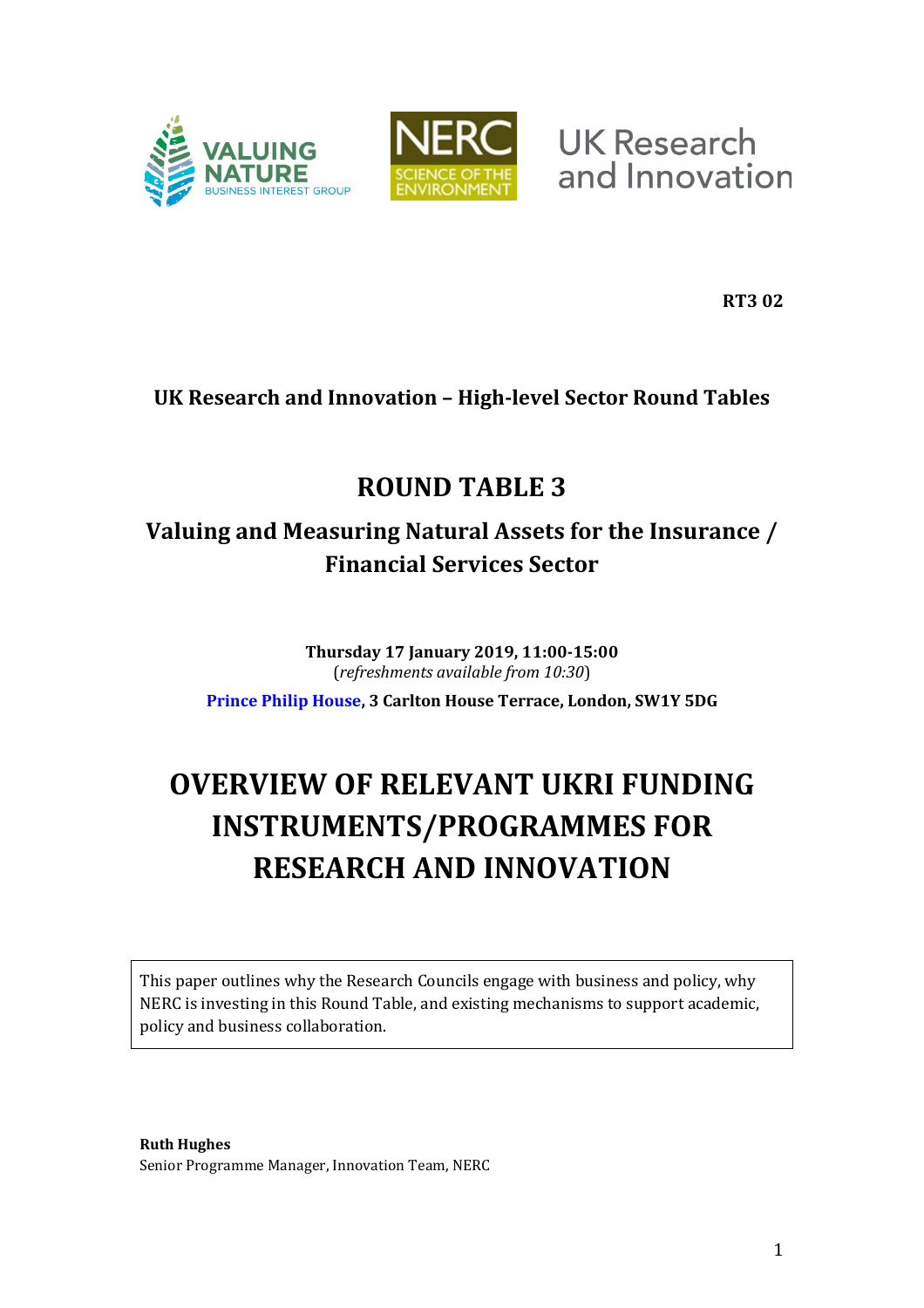#### **1. WHY THE RESEARCH COUNCILS ENGAGE WITH BUSINESS & POLICY**

As part of the newly formed [UK Research & Innovation](https://www.ukri.org/) (UKRI), the [Natural Environment](https://nerc.ukri.org/innovation)  [Research Council](https://nerc.ukri.org/innovation) (NERC) has a role in supporting business, policy-makers and wider society access the latest research to address business challenges and provide robust evidence for policy-making, thereby maximising the value from publicly funded research. NERC does this by working with business, policy-makers and wider society to:

- understand their needs and priorities, sharing these with the academic research base;
- support partnerships with the research base by signposting to where particular research strengths exist and facilitating access to knowledge, skilled people, data and infrastructure;
- inform the direction of novel strategic research and innovation investments which translate research into business and policy-relevant tools and approaches;



### **Objectives of UKRI**

• strengthen the capacity of the research base to address the needs of business, policy and society.

#### **2. WHY IS NERC INVESTING IN THIS ROUND TABLE?**

Issues around "Natural Capital" and "Valuing Nature" are increasingly of interest to business, policy-makers and society. As funders of the £6.5M [Valuing Nature](https://nerc.ukri.org/research/funded/programmes/valuingnature/)  [Programme](https://nerc.ukri.org/research/funded/programmes/valuingnature/) NERC is investigating how Valuing Nature research can be translated into business and policy decision-making, and what role NERC has in supporting this. Through the round table NERC would like to:

- understand what business, policy-makers and society are doing to develop and operationalise the concept of valuing nature/ natural capital within their organisations;
- identify where there are opportunities to apply existing knowledge/data/skills from the research community and to identify what new knowledge is required to help business and policy-makers do this;
- gauge the interest and capacity of business and policy-makers to work collaboratively with the research base to access knowledge;
- explore different models of collaboration and funding which would enable greater interaction between academics, policy and business around this agenda, and is workable for and brings benefits to all.

Th[e Valuing Nature Programme](http://valuing-nature.net/) already supports academic-business-policy collaboration through the [Business Interest Group,](http://valuing-nature.net/business-interest-group) [Business Impact Schools](http://valuing-nature.net/valuing-nature-business-impact-schools) and funding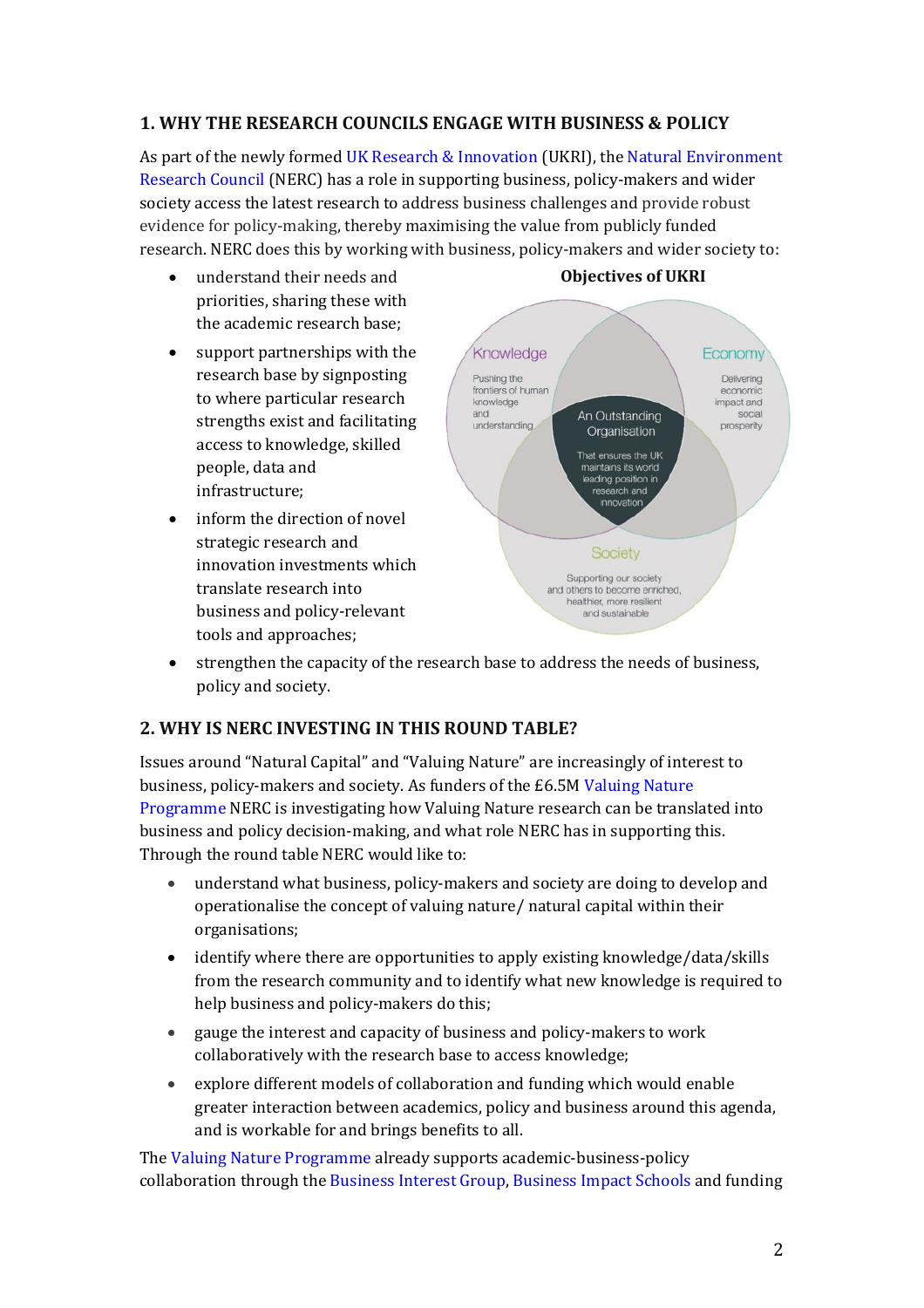[Valuing Nature placements](http://valuing-nature.net/valuing-nature-placements-round-3-november-2017-march-2018) for academics to work within policy and business settings. The findings from this Round Table will inform further investment in research and innovation (in particular by NERC but also by other relevant funders).

#### **3. EXISTING MECHANISMS TO SUPPORTING ACADEMIC-POLICY-BUSINESS COLLABORATION**

The purpose of this section is to: (1) highlight the types of public research and innovation (R&I) funding available; (2) stimulate a discussion on what mechanisms and types of funding could support academic-policy-business interaction around Valuing Nature issues in the future.

A large number of funding mechanisms exist to promote the exchange of knowledge from academia to business, policy and wider society, as well as to drive world-leading academic research related to real-world challenges. Funding is available from the EU, UK public bodies (including Research Councils, [Innovate](https://www.gov.uk/guidance/innovation-apply-for-a-funding-award) UK, national academies) as well as universities and the private sector. Each funder has their own rules for who is eligible to lead bids, who is eligible to receive financial support (i.e. Research Councils only fund the academic whereas Innovate UK fund both the business and the academic), what subject areas they are willing to support, what criteria they use to allocate funding and how the application process operates. Universities may have funding drawn from Research Councils or through internal sources that they can use to facilitate academics working with the business, policy and wider society.

As highlighted by the [Dowling Review of Business-University Research Collaborations](https://www.gov.uk/government/publications/business-university-research-collaborations-dowling-review-final-report) (July 2015) the support for business-university interactions is complex. The creation of [UK Research & Innovation](https://www.ukri.org/) (UKRI) in April 2018, a new organisation incorporating the seven Research Councils, Innovate UK and Research England, responds to the Nurse [Review](https://www.gov.uk/government/publications/nurse-review-of-research-councils-recommendations) of research councils. Although in early stages, the creation of UKRI signals evolution in how the academic-policy-business interface as well as the interface between research disciplines (which crosses the boundaries between the seven research councils) are supported. 'Collective funds', which aim to drive high quality multi-disciplinary and inter-disciplinary research and innovation, are now an important source of funding that councils must bid in to access. Developing bids for these funds requires collaborative working across councils, and with academic, business and policy partners.

The table below highlights collective funding schemes led by UKRI and individual organisations, within it. All UKRI funding opportunities are listed here; <https://www.ukri.org/funding/funding-opportunities/>

| <b>Scheme name</b>    | <b>Focus of schemes</b>             | <b>Funding</b>                        |
|-----------------------|-------------------------------------|---------------------------------------|
| <b>Industrial</b>     | Collective fund launched in 2017 to | Two waves of funding have been        |
| <b>Strategy</b>       | 'strengthen UK science and          | completed with £1.21bn funding        |
| <b>Challenge Fund</b> | business innovation and take on     | awarded so far. An announcement on    |
|                       | the biggest challenges that society | the third wave of funding is expected |
|                       | and industries face today'.         | in April 2019, with a fourth round to |
|                       | Focussed around four 'grand         | be confirmed. Funding for business    |
|                       | challenges' in UK Industrial        | and academics.                        |
|                       | Strategy: clean growth; artificial  |                                       |
|                       | intelligence and data economy;      |                                       |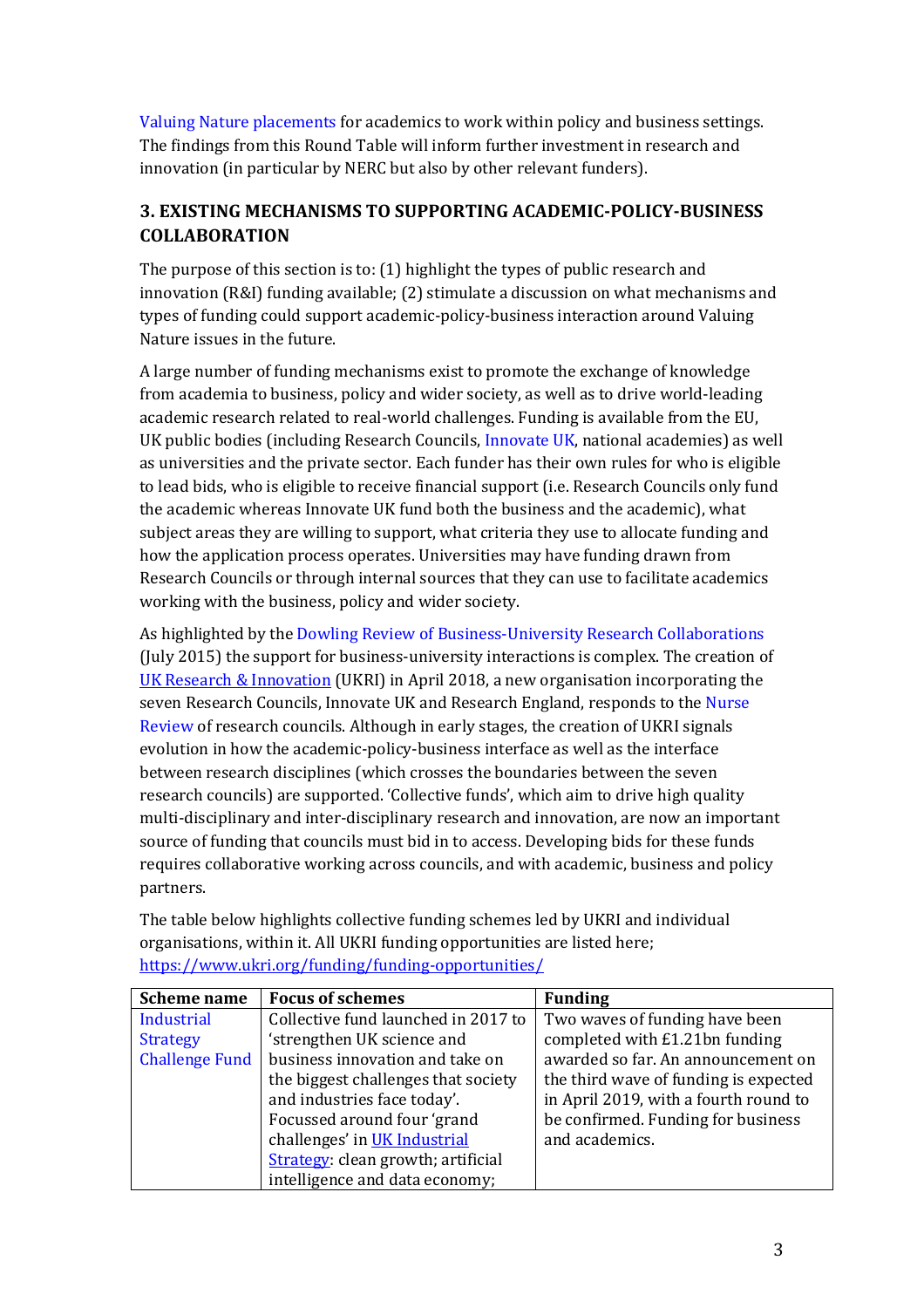|                        | ageing society; future of mobility.        |                                         |
|------------------------|--------------------------------------------|-----------------------------------------|
| <b>Strategic</b>       | Collective fund launched in 2018 to        | First wave funding announced, second    |
| <b>Priorities Fund</b> | ensure that UKRI's investment              | wave under review and awaiting          |
|                        | links up effectively with cross-           | confirmation of third wave. Funding     |
|                        | government departmental                    | for academics and BEIS Public Sector    |
|                        | research and innovation priorities         | Research Establishments (such as UK     |
|                        | and opportunities.                         | Space Agency, Met Office, National      |
|                        |                                            | Physics Laboratory)                     |
| Strength in            | Collective fund launched in 2018,          | First wave in 2018. Awaiting            |
| <b>Places</b>          | which takes a place-based                  | confirmation of second wave. Bids       |
|                        | approach. Aim is to drive regional         | must be led by consortia of UK          |
|                        |                                            |                                         |
|                        | economic growth through:                   | businesses and publicly funded          |
|                        | identifying and supporting                 | research organisations, who can apply   |
|                        | areas of R&D strengths that are            | for up to £50 million.                  |
|                        | driving clusters of businesses             |                                         |
|                        | that have potential to innovate,           |                                         |
|                        | and to become nationally and               |                                         |
|                        | internationally competitive;               |                                         |
|                        | enhancing local collaboration<br>$\bullet$ |                                         |
|                        | between research, innovation               |                                         |
|                        | and business at the forefront of           |                                         |
|                        | delivering economic growth.                |                                         |
| <b>UKRI Future</b>     | Supports early career researchers          | Six funding calls expected; two calls   |
| <b>Leaders</b>         | and innovators with outstanding            | per year between 2018-19 and 2020-      |
| Fellowships            | potential in universities and UK           | 21 (financial years), typically         |
|                        | registered businesses to tackle            | awarding 100 fellowships.               |
|                        | difficult and novel challenges,            | This is a single scheme across the      |
|                        | including those at the                     | entire UKRI remit, with no ring-fenced  |
|                        | academic/business and                      | budgets for specific areas and no       |
|                        | interdisciplinary boundaries.              | barriers to interdisciplinary or cross- |
|                        |                                            | sector research. Funding for            |
|                        |                                            | individuals in academia and business    |
|                        |                                            | (business must share cost).             |
| Innovate UK's          | Provides funding for researchers to        | Business-led bids for 1-3 years,        |
| Knowledge              | spend time working with, or within         | funding to both business and            |
| <b>Transfer</b>        | a business, bringing in knowledge,         | academic (business shares cost).        |
| Partnerships           | technology or skills acquired              |                                         |
|                        | through academic research to help          |                                         |
|                        | the business innovate and grow.            |                                         |
|                        | This can act as a foundation for           |                                         |
|                        | long-term collaboration and                |                                         |
|                        | development.                               |                                         |
| <b>Innovate UK</b>     | Supports game-changing or                  | Business-led bids, funding to both      |
| <b>Open</b>            | disruptive ideas. These can be for a       | business and academic. Supports         |
| programme              | completely new product, service or         | innovation at various stages. It helps  |
|                        | process, or an unprecedented use           | companies develop projects from         |
|                        | for an existing one that take it           | feasibilities studies including market  |
|                        | above and beyond what's currently          | research, through to prototype          |
|                        | available. In all cases there should       | testing, development and                |
|                        | be a clear route to market and             | demonstration.                          |
|                        | potential for commercialisation.           |                                         |